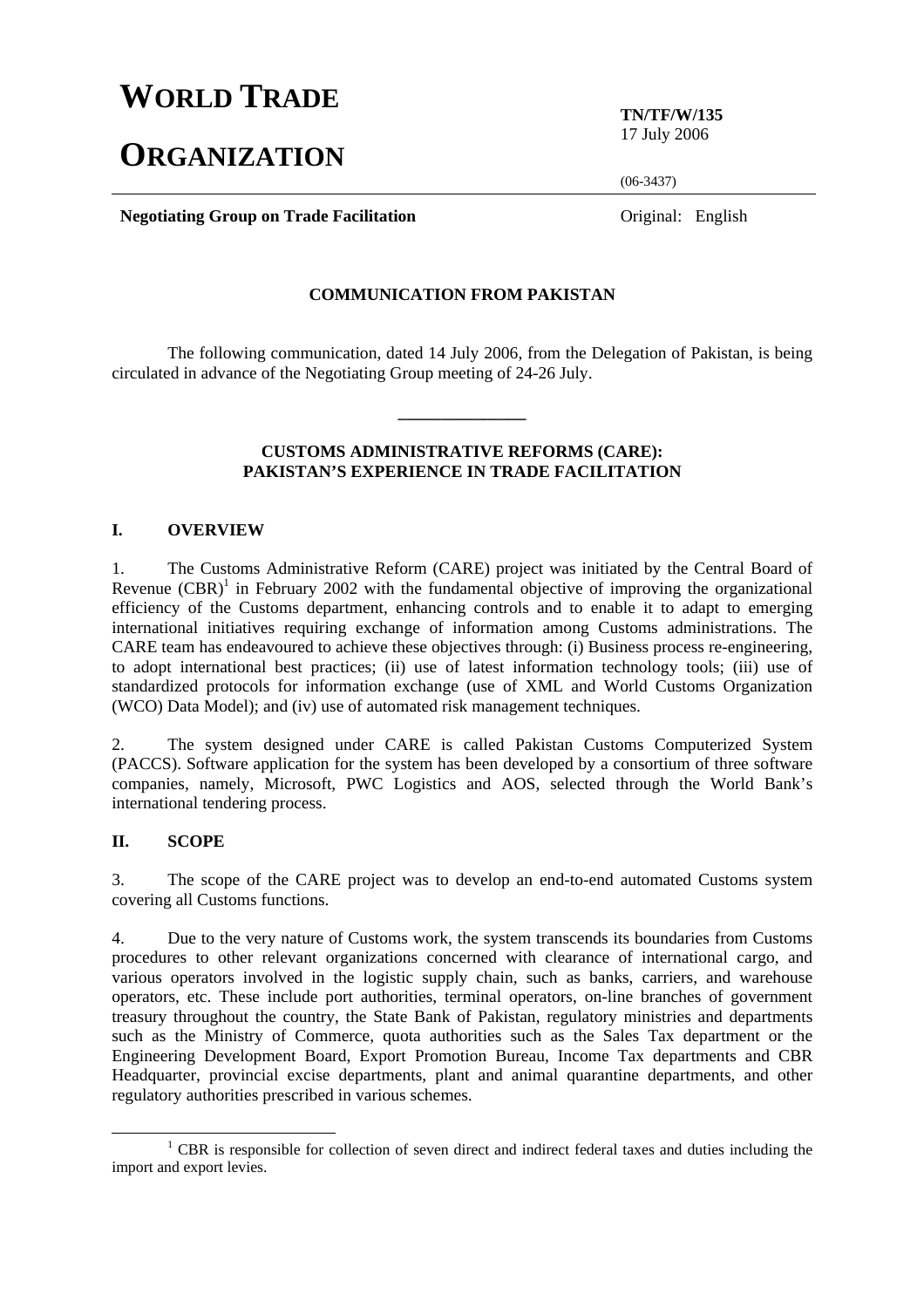5. The Pakistan Customs Computerized System is an integrated system which has the following categories of users:

- 1. Customs functionaries, at port of entry and port of destination or exit.
- 2. Traders (importers and exporters) including organizations who may import or export cargo, such as Government departments, municipal bodies, UN organizations, embassies and consulates.
- 3. Carriers (shipping lines, bonded carriers such as National Logistics Cell [NLC], Pakistan Railways and other authorized carriers).
- 4. Ports and Terminal Operators.
- 5. Customs Clearing Agents.
- 6. Bonded Warehouse Operators.
- 7. Ship Chandlers.
- 8. Quota authorities, Sales Tax Collectors (for Duty and Tax Remission for Exports [DTRE] and Survey Form).
- 9. Regulatory authorities like Ministry of Commerce.
- 10. Authorized on-line branches of government treasury.
- 11. State Bank of Pakistan.
- 12. Federal Bureau of Statistics.
- 13. Various other departments.

## **III. COMPONENTS OF PACCS**

6. PACCS is comprised of four essential components:

#### **1. TARIP (Tariff and Integrated Policy)**

7. TARIP is the complete picture of regulations for import or export of cargo to and from Pakistan. It enables the stakeholders to know in advance about import tariff rates, export drawback rates, import and export restrictions, exemptions, documentary and declaration requirements.

8. TARIP is online and information is always up-to-date (Information is captured at source).

### **2. INTRA (Integrated Regulatory Authorities)**

9. INTRA is an online nationwide network connecting all stakeholders involved in imports, exports and movement of cargo within the PACCS. User Interfaces for all stakeholders are provided by this component. INTRA provides online registers and accounting to monitor quota regimes in export and imports.

#### **3. ECHO (Enhanced Cargo Handling and Port Optimization)**

10. ECHO is an online connectivity between the carriers, the PACCS and Terminal Operators / Port authorities. ECHO provides the following advantages:

- One electronic document for the carriers.
- Online inventory and monitoring of ports. No Customs staff at the gates (e-gates).
- Seamless, Transits and Transhipments without Customs requirements.
- No requirement by Customs for Export manifest.
- Risk screening prior to arrival of the vessel, the terminal operator receives cargo handling instructions while offloading, increasing his output and efficiency.
- Instant duty drawbacks with the sail of vessel.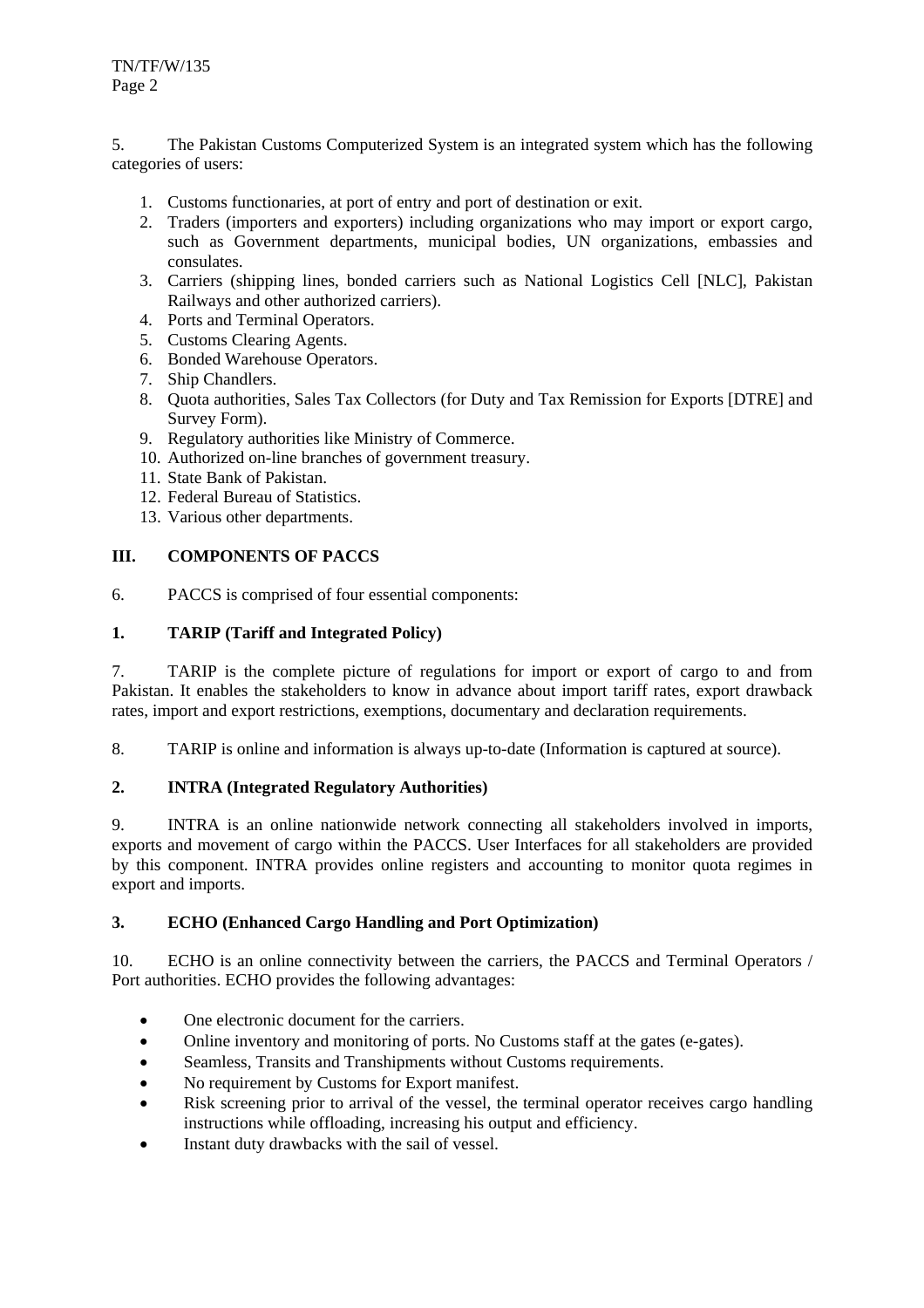## **4. ACCESS (Automated Customs Clearance System)**

11. ACCESS is the core Customs system which covers all Customs functioning through an automated risk-management based system covering the following:

- Advanced Carrier declaration.
- Advanced screening for Risky Cargo.
- Goods declaration with off line support.
- Payment Management System.
- Risk Management System.
- Assessment Management System.
- Clearance Management System.
- Status Reporting System.
- Law Cell.
- Adjudications.
- Auctions.
- Warehousing.
- Licensing.
- Transits and Transhipments.

## **IV. SALIENT FEATURES OF THE PACCS**

12. The PACCS is a completely paperless one window system accessible from anywhere in the country and only requires PACCS User ID, and internet connectivity. This highly sophisticated risk management system is fully automated and works 24x7 on the basis of self assessment.

#### **V. FUNCTIONAL MODULES OF THE PACCS**

13. The PACCS Software Application has various modules such as the *User Management System* (defines access level and authority of each person interacting with the system); *Goods Declaration System* (defines various procedures for importers and exporters for Customs clearance)*; Risk Management System* (targets various risks in different areas and triggers actions according to prescribed parameters and procedures); *Assessment Management System* (performs automated computation of all duties and taxes on the basis of pre-defined formulas); *Payment Management System* (online Connectivity to authorized branches of treasury); *Carrier Declaration System*  (facilities to carriers and their agents to file and amend their manifests online and port clearance to incoming and outgoing vessels without physical documents); *Clearance Management System* (Releases or holds import and export cargo on the basis of pre-defined outcomes of various systems. triggers and flags from Risk Management System, assessments, examinations, position of cargo (i.e., whether arrived or not), payments of duties and taxes, furnishing of securities and documents where necessary); and *Examinations Management System* (allocates resources to and records data from, Customs activities at port, such as inspections, weight check, drug check, or laboratory testing).

14. The other modules include EDI with ports, Adjudications Management System, Refund Management System, Duty Drawbacks on Exports, Warehousing Management System, Valuation, Post Release Verifications, Classification Committee, Recoveries, Licensing and Transits Management System.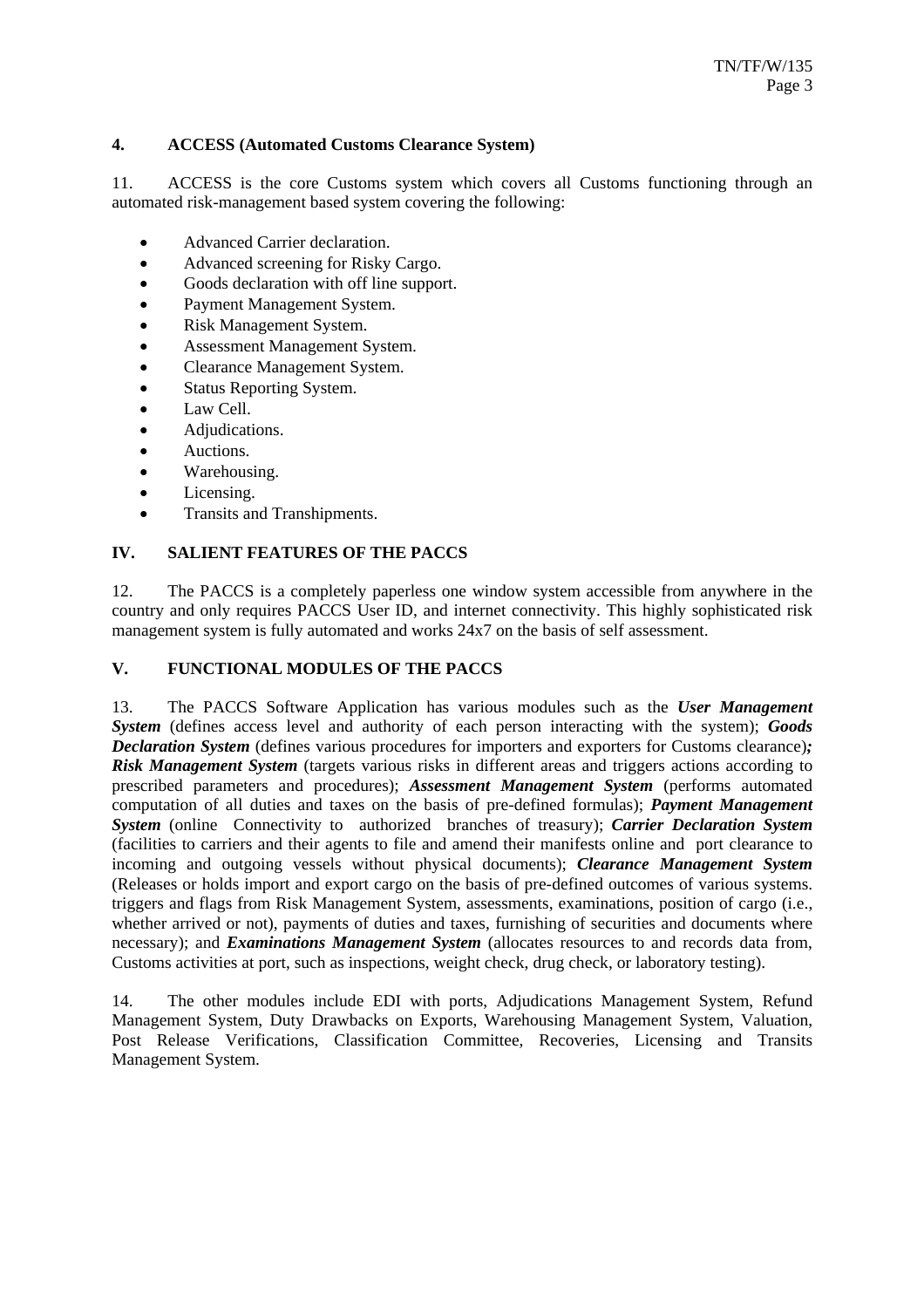## **VI. IMPLEMENTATION STRATEGY**

15. To launch an extensive multi-organizational system of this nature and magnitude, the CBR decided to implement it in phases. The CARE Pilot Project was the first phase through which all components of the system have been put in place. However, it is limited by geography, at the Karachi International Container Terminal (KICT) which deals with about one-third of import and export cargo cleared through Karachi Port.

16. In terms of functionality, the PACCS covers all Customs procedures, all modes of transport, i.e., land, air, sea, and multi-modal, and all types of cargo, i.e., containerized, LCL, or bulk.

## **VII. ACHIEVEMENTS AND TRADE FACILITATION**

17. The PACCS was inaugurated on 18 April 2005. It is successfully achieving and delivering its objectives. As can be seen below, Customs efficiency and port throughput has increased phenomenally:

- $\Box$  Reduction in steps in vessel clearance  $26$  steps  $-01$  step
- $\Box$  Reduction in steps in Goods Declaration clearance 34 signatures and 62 verifications – 01 step electronic declaration. All verifications are automatic online and from source.
- $\Box$  Reduction in customs processing time 04 days  $\sim$  08 hrs (More than 70% consignments are cleared within 1 hour)
- $\Box$  Reduction in dwell time of cargo at port 11 days ~ 04 days (Each day reduction saves USD5 million to trade) (Report on National Trade Corridor (NTC) by the World Bank).
- $\Box$  Reduction in examinations Examination of cargo has come down from 100% to 4% in case of imports and 2% in case of exports.
- $\Box$  Enhanced predictability and transparency An integrated tariff has been developed and placed on the web; hence the trade is aware in advance of all the legal requirements regarding import or export of every commodity to and from Pakistan.
- □ Refunds and Rebates

Export rebates are very facilitative since the Goods Declaration itself is an application for rebate, so rebates are now filed in a single step and cheques are issued within 48 hours of export of goods as compared to 90 days in the conventional process. Similarly refunds are online and are given in the same time frame as rebates.

No un-receipted expense (Zero corruption)

There is no contact between the tax payer and the tax collector; there are no groups and HS specific appraisers or examiners. All assessments and examinations are decided by the system based on the Risk Management System and are auto allocated to assessors and examiners if required based on workload. The importer/exporter information is filtered off by the machine as such the tax collectors are not aware of the taxpayer's identity and vice versa.